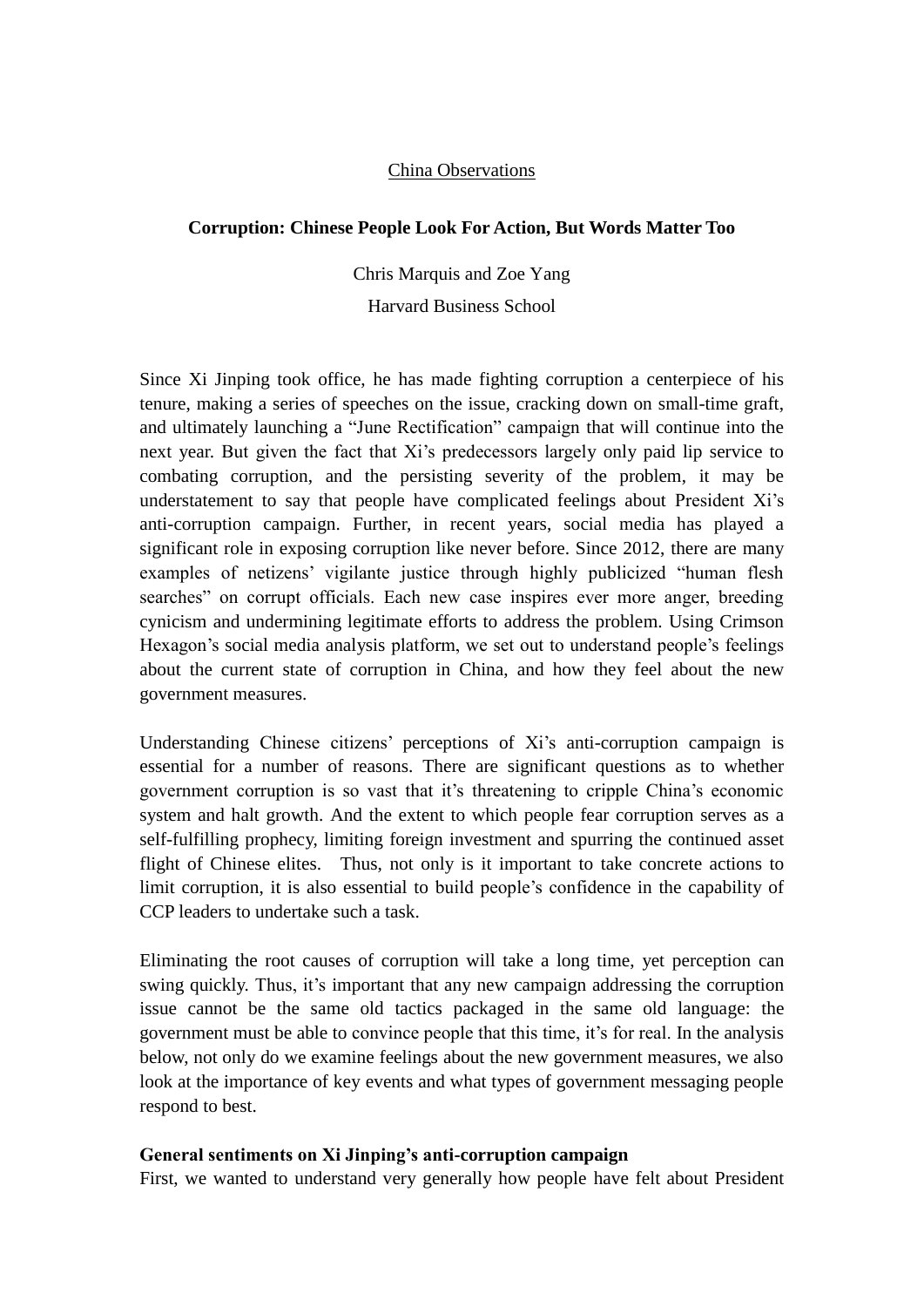Xi's stance on corruption – positive, neutral, or negative. Analyzing sentiment on Weibo, we examined the period from 11/15/2012, when Xi took office, until the end of July, 2013. From this analysis, our first conclusion is that while netizens were initially dismissive of his hard-line attitude, as the speeches continued and messaging became more nuanced and evocative, they have become more supporting, if still skeptical.

Graph 1 below shows that the cumulative opinion of the anti-corruption campaign has been more negative than positive since Xi took office.

Graph 1: Cumulative Sentiment of Xi Jinping's Anticorruption Campaign Since 11/15/2012



Sentiment about Xi Jinping's anti-corruption compaign — Opinion Analysis from 11/15/12 to 8/8/13

However, more important than examining the cumulative sentiment over the whole period is looking at how this sentiment is trending over time. Graph 2, which displays opinions week by week, shows that recently, opinion has shifted dramatically to become more favorable.

Graph 2: Week-by-Week Breakdown of Sentiment on Xi Jinping's Anticorruption Campaign Since 11/15/2012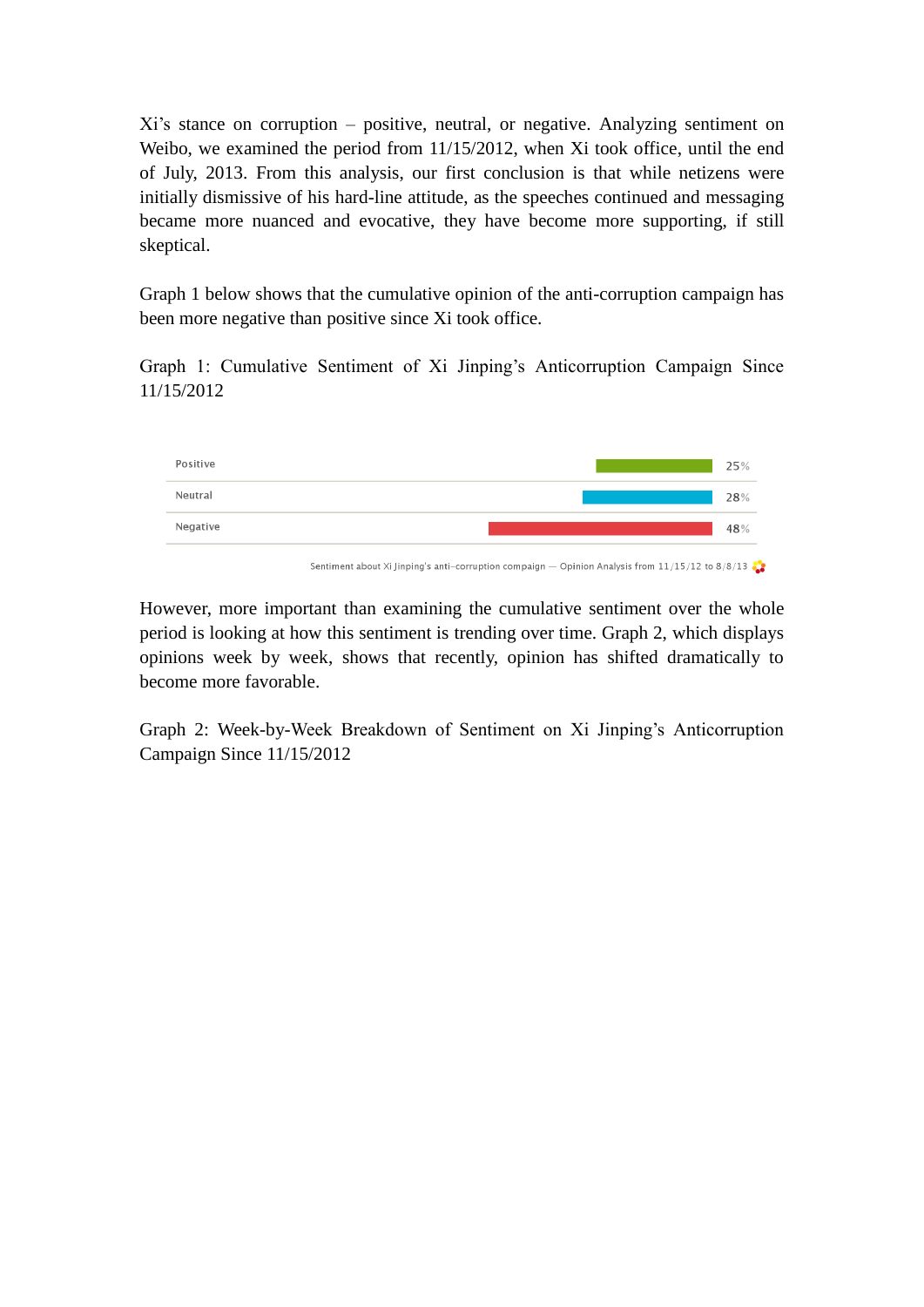

## **Importance of events and messaging in shaping perception**

The second key lesson from the analysis is that key events coupled with effective messaging are important factors in changing perception.

Looking at the spike on November  $25<sup>th</sup>$  of 2012, when sentiments were an astounding 97% negative, it turns out that on this day the CCP announced that it would launch a rectification campaign in the spring that would intensively crack down on corruption. In other words, this was the official beginning of Xi's campaign. Perhaps netizens, disappointed by the previous administration's lack of results and expecting their new leader to trot out the same empty promises, merely interpreted the announcement as an excuse for Xi to clean out political opponents.

依然不看好。虽然说反比不反好,但建立在暗箱操作的基础上反腐容易被利用。 *Not optimistic. Although saying they'll fight corruption is better than nothing, but operations conducted in a black box can easily be exploited.* 

At this point, people tended to be skeptical about the methods and effectiveness of Xi's anti-corruption campaign. After previous failures, such campaigns are widely seen as the Party's excuses for weeding out unfavorable political factions. People want to know why this campaign will be different, so without transparent mechanisms and strong communication, all efforts will be in vain.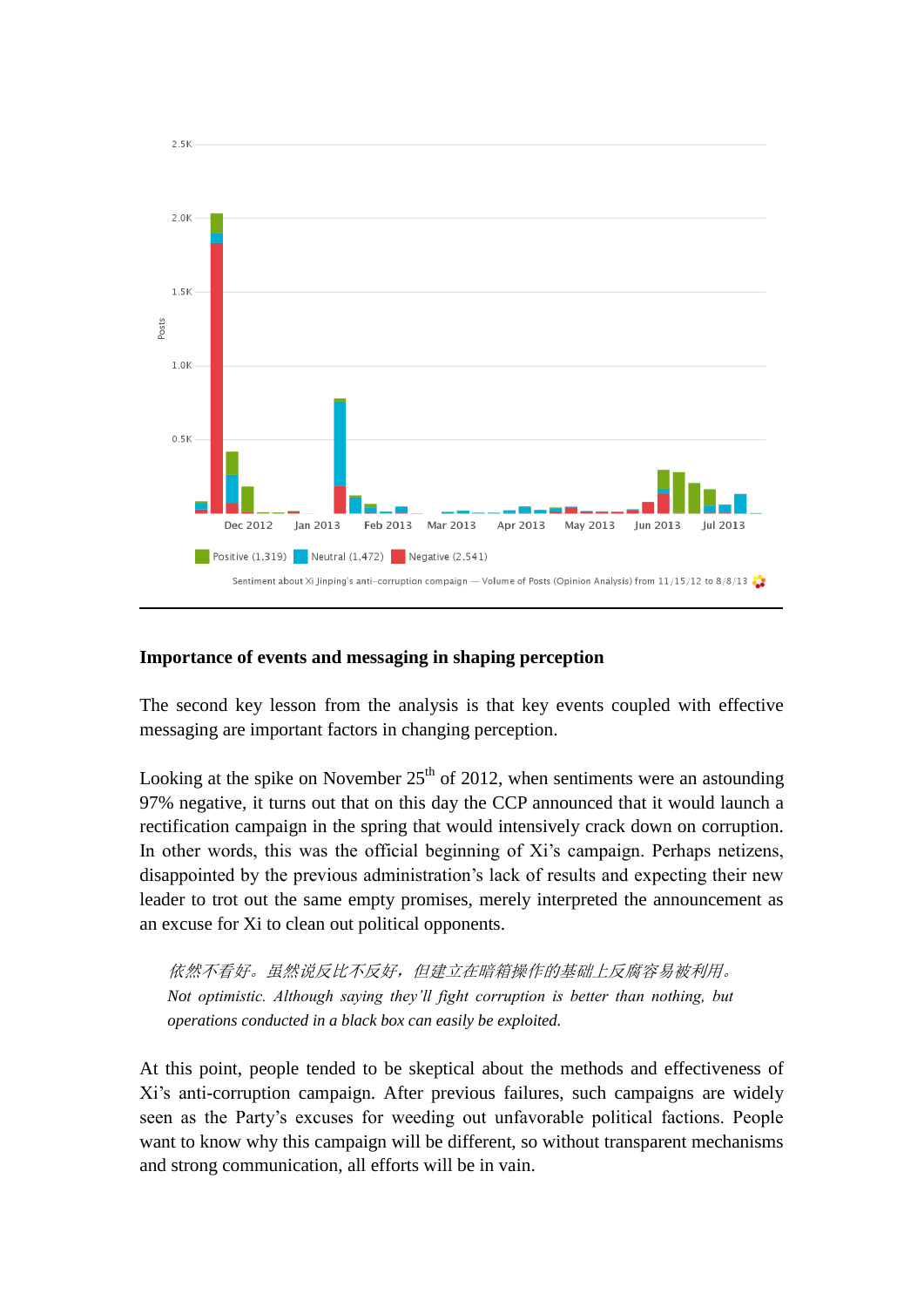问题日积月累,权钱交易贪腐成风,岂是一两次整风,一两次扫除可以解决? *Problems have continued over time, corruption is rife, how can one or two rectifications or sweeps solve these problems?* 

However, sentiment started to shift beginning with Xi's January  $22<sup>nd</sup>$  speech on corruption at the Plenary Session of Central Committee for Discipline Inspection. Following the speech, the debate on Weibo swayed more neutral than negative  $- a$ clear improvement. After this speech, Chinese netizens were more likely to adopt a more "wait and see" approach as opposed to offering a positive or negative opinion about the speech. Many netizens also simply reshared news of the speech.



During the speech, Xi emphasized his unprecedented tough stance and great determination against corruption, introducing new aphorisms such as "contain power in a cage" (把权力关进笼子里)and "beat the fly and the tiger," (老虎苍蝇一起打) which were highly reblogged on Weibo. It seems that not only were people becoming hopeful (or at least less skeptical) that real changes would happen under Xi's leadership, they responded to the catchy, quotable phrases. These phrases were also widely quoted in the foreign media, drawing even more attention to the campaign.

且听其言观其行 *Listen to his words and deeds*

但愿不只是口号! *Hopefully not just a slogan!*

Finally, when we examined the positive wave of sentiment in June and July, we found that it this shift in sentiment stemmed from a state media report on June  $18<sup>th</sup>$  about the conference on the Party's "Mass Line Education and Practice Movement," the official name of Xi's rectification campaign. The conference, capped off by another important speech from Xi, marked the campaign's launch. Many netizens reposted the report to show their support.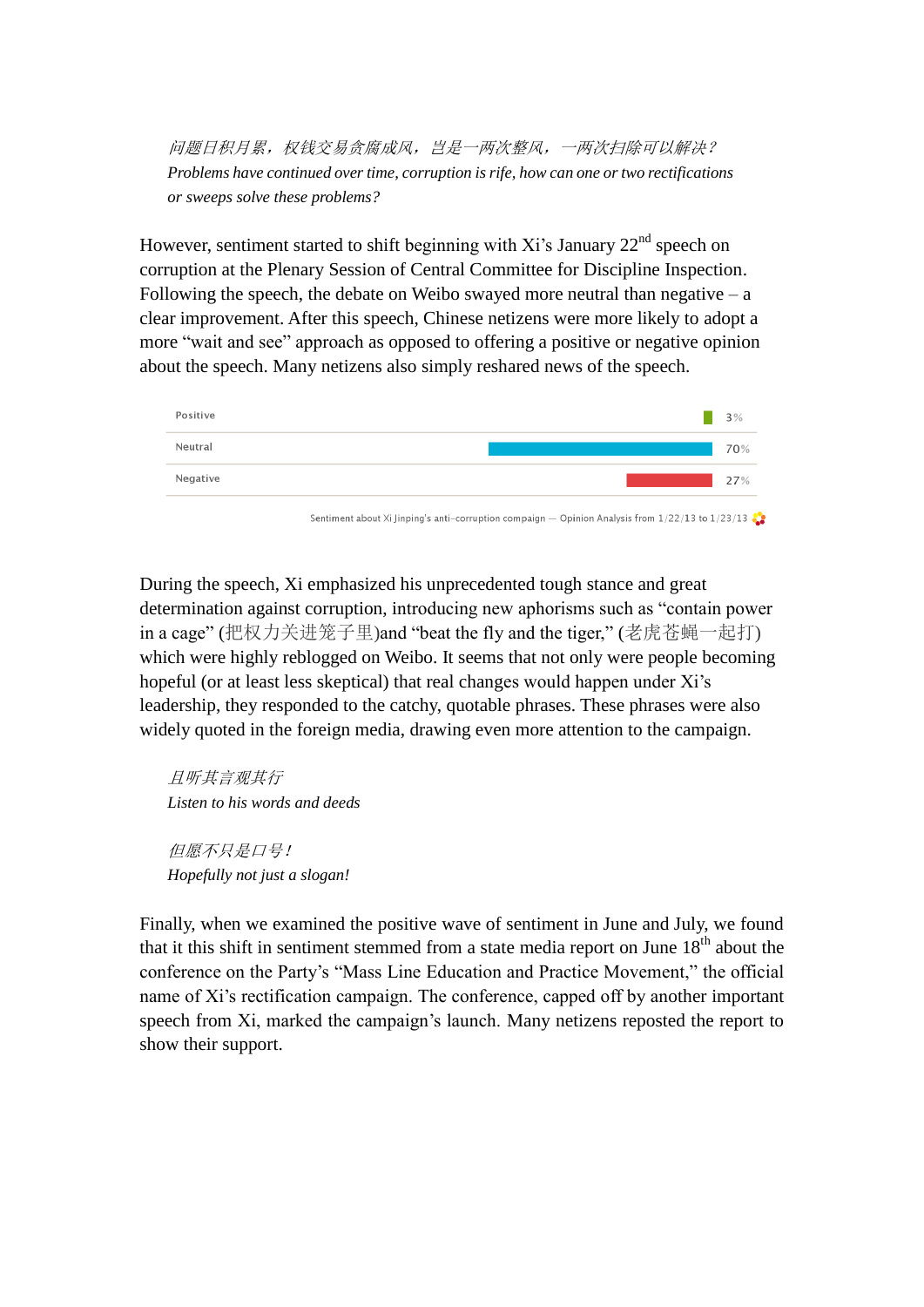

Sentiment about Xi Jinping's anti-corruption compaign — Opinion Analysis from 6/18/13 to 8/8/13

坚决彻底地拥护和支持以习总书记为首的党中央严惩贪污腐败*[*围观*][*赞*][*给力*][*微风*] //@*春来寒归*:*没有共产党就没有新中国!没有共产党绝不会有强大的中国!相信习主席 会回归毛泽东思想!

*Resolutely and thoroughly endorse and support the strict punishment for corruption by the Party Central Committee headed by General Secretary Xi! [Onlookers] [praise] [to force] [breeze] / / @ cold spring return: there would be no new China without the Communist Party! Without the Communist Party there will never be a strong China! I believe President Xi will return to Mao Zedong Thought!*

清除污浊!割掉毒瘤!瘦身强状!正本清源! *Clear out filth! Cut off cancer! Strengthen and streamline! Get to the root of the problem!*

Positive sentiment here was clearly provoked by concrete action: the campaign first promised in November 2012 was really happening. By choosing to frame his anti-corruption measures within a rectification campaign, however, Xi took a slight gamble. Rectification has rich historical connotations, and after capturing people's opinions on  $\mathbb{R}\times$ , we found that on the one hand, many netizens associated rectification with Mao's Yan'an Rectification and approved of Xi's campaign. On the other hand, there were also many netizens who remembered rectification as a disingenuous way for CCP leaders to get rid of their enemies.

Graph 3: Sentiments about Xi Jinping's Rectification Campaign



June Rectification — Opinion Analysis from  $6/18/13$  to  $8/2/13$ 

Many foreign media outlets have recently noted the Maoist elements of Xi's campaign with alarm, yet among Chinese people, alignment with Mao has certainly helped Xi's image. Mao can mean many things, but President Xi's speech, with its hardline stance, folksy tone, and populist language, evoked an idealized early Mao – the Mao who kept tight control on corruption. Many rectification campaigns have come, failed, and gone since Yan'an, but Yan'an is the one people recall proudly. By channeling the